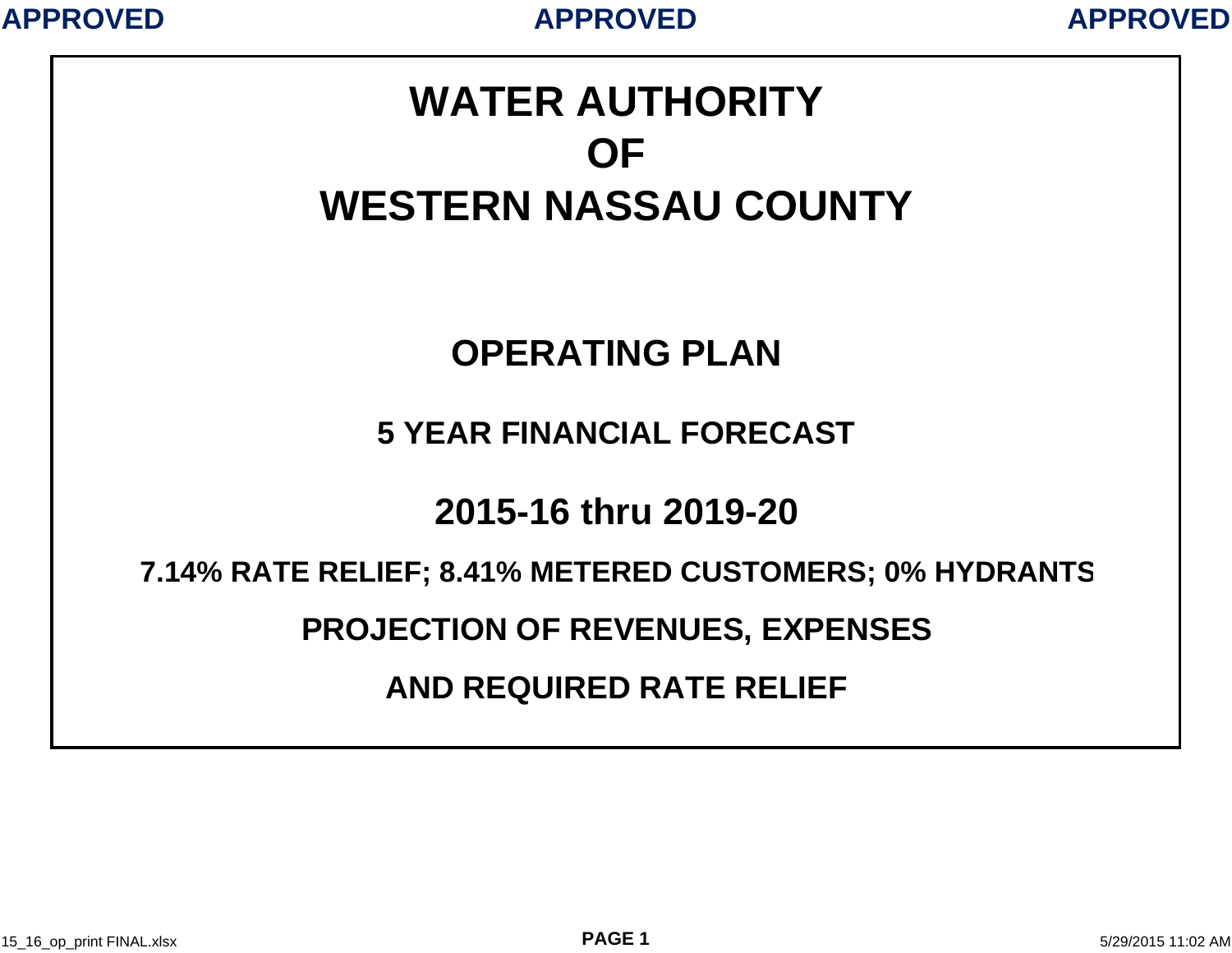

| Water Authority of Western Nassau County |                                                           |
|------------------------------------------|-----------------------------------------------------------|
| E Voor Lang Donge Escopet                | 7440/ DATE DELIEE, 0 440/ METEDEN CHRTOMEDR, 00/ HVNDANTR |

|  |  |  | 5 Year Long Range Foreca |  |
|--|--|--|--------------------------|--|
|--|--|--|--------------------------|--|

| <b>5 rear Long Range Forecast</b>                 | 7.14% RATE RELIEF; 8.41% METERED COSTOMERS; 0% HTDRANTS |            |                |            |                   |                   |                   |  |  |
|---------------------------------------------------|---------------------------------------------------------|------------|----------------|------------|-------------------|-------------------|-------------------|--|--|
| 2015-16 thru 2019-20                              | <b>Fiscal Year Ending May 31</b>                        |            |                |            |                   |                   |                   |  |  |
|                                                   | 2014                                                    | 2015       | 2016           | 2017       | 2018              | 2019              | 2020              |  |  |
|                                                   | <b>Actual</b>                                           | Adopted    | <b>OP PLAN</b> | Forecasted | <b>Forecasted</b> | <b>Forecasted</b> | <b>Forecasted</b> |  |  |
| <b>Operating Revenues:</b>                        |                                                         |            |                |            |                   |                   |                   |  |  |
| <b>Residential</b>                                | 9,938,162                                               | 10,547,350 | 11,683,800     | 12,817,320 | 13,529,620        | 13,847,520        | 14,082,420        |  |  |
| <b>Commercial</b>                                 | 1,734,133                                               | 1,871,950  | 2,087,300      | 2,289,800  | 2,417,100         | 2,473,900         | 2,515,800         |  |  |
| <b>Fire Hydrants</b>                              | 2,128,000                                               | 2,277,000  | 2,276,400      | 2,497,200  | 2,636,000         | 2,697,900         | 2,743,600         |  |  |
| <b>Private Fire</b>                               | 111,254                                                 | 118,100    | 130,100        | 142,700    | 150,600           | 154,100           | 156,700           |  |  |
| <b>Water Sales</b>                                | 13,911,549                                              | 14,814,400 | 16,177,600     | 17,747,020 | 18,733,320        | 19,173,420        | 19,498,520        |  |  |
| <b>Late Payment Charges</b>                       | 40,847                                                  | 45,500     | 45,500         | 45,500     | 45,500            | 45,500            | 45,500            |  |  |
| <b>Other Fees &amp; Charges</b>                   | 25,470                                                  | 25,500     | 23,200         | 23,200     | 23,200            | 23,200            | 23,200            |  |  |
| <b>Other Revenue</b>                              | 66,317                                                  | 71,000     | 68,700         | 68,700     | 68,700            | 68,700            | 68,700            |  |  |
| <b>Revenue from Customers</b>                     | 13,977,866                                              | 14,885,400 | 16,246,300     | 17,815,720 | 18,802,020        | 19,242,120        | 19,567,220        |  |  |
| Rate Stabilization Fund Contributions & Other (a) | 100,000                                                 | 100,000    | 300,000        | 500,000    |                   |                   |                   |  |  |
| <b>Total Revenues</b>                             | 14,077,866                                              | 14,985,400 | 16,546,300     | 18,315,720 | 18,802,020        | 19,242,120        | 19,567,220        |  |  |
|                                                   |                                                         |            |                |            |                   |                   |                   |  |  |
| <b>Operating Expenses:</b>                        |                                                         |            |                |            |                   |                   |                   |  |  |
| <b>Operation &amp; Maintenance</b>                | 9,068,425                                               | 9,109,740  | 9,112,820      | 9,374,720  | 9,688,320         | 10,021,620        | 10,351,420        |  |  |
| <b>Plant Amortization</b>                         | 1,546,468                                               | 1,448,000  | 2,005,000      | 2,377,000  | 3,006,300         | 3,429,100         | 3,540,200         |  |  |
| <b>Total Operating Expenses</b>                   | 10,614,893                                              | 10,557,740 | 11,117,820     | 11,751,720 | 12,694,620        | 13,450,720        | 13,891,620        |  |  |
|                                                   |                                                         |            |                |            |                   |                   |                   |  |  |
|                                                   |                                                         |            |                |            |                   |                   |                   |  |  |
| <b>Total Utility Operating Income</b>             | 3,462,973                                               | 4,427,660  | 5,428,480      | 6,564,000  | 6,107,400         | 5,791,400         | 5,675,600         |  |  |
|                                                   |                                                         |            |                |            |                   |                   |                   |  |  |
| <b>Interest Charges &amp; Other:</b>              |                                                         |            |                |            |                   |                   |                   |  |  |
| Interest on Long-term Debt                        | 3,001,468                                               | 2,939,600  | 3,821,100      | 5,061,800  | 4,960,600         | 4,852,800         | 4,739,800         |  |  |
| <b>Amortization Expenses</b>                      | 33,264                                                  | 36,600     | (4,200)        | (900)      | 2,700             | 6,200             | 6,200             |  |  |
| Less: Interest & Other Income                     | (1,635,079)                                             | (530, 100) | (965, 400)     | (978, 500) | (805,000)         | (701, 500)        | (709, 400)        |  |  |
| <b>Total Interest Charges &amp; Other</b>         | 1,399,653                                               | 2,446,100  | 2,851,500      | 4,082,400  | 4,158,300         | 4,157,500         | 4,036,600         |  |  |
|                                                   |                                                         |            |                |            |                   |                   |                   |  |  |
| <b>SURPLUS</b>                                    | 2,063,320                                               | 1,981,560  | 2,576,980      | 2,481,600  | 1,949,100         | 1,633,900         | 1,639,000         |  |  |
|                                                   |                                                         |            |                |            |                   |                   |                   |  |  |
| <b>Debt Coverage Ratio</b>                        |                                                         | 1.40       | 1.35           | 1.35       | 1.35              | 1.35              | 1.35              |  |  |
| <b>Change in Revenue Requirement</b>              |                                                         | 5.50%      | 9.14%          | 9.66%      | 5.54%             | 2.34%             | 1.69%             |  |  |
| <b>Change in Customer Rates</b>                   |                                                         | 7.00%      | 7.14%          | 9.70%      | 5.56%             | 2.35%             | 1.70%             |  |  |
| <b>Average Residential Bill</b>                   |                                                         | \$402      | \$436          | \$479      | \$505             | \$517             | \$526             |  |  |
| <b>Average Commercial Bill</b>                    |                                                         | \$1,638    | \$1,775        | \$1,948    | \$2,056           | \$2,104           | \$2,140           |  |  |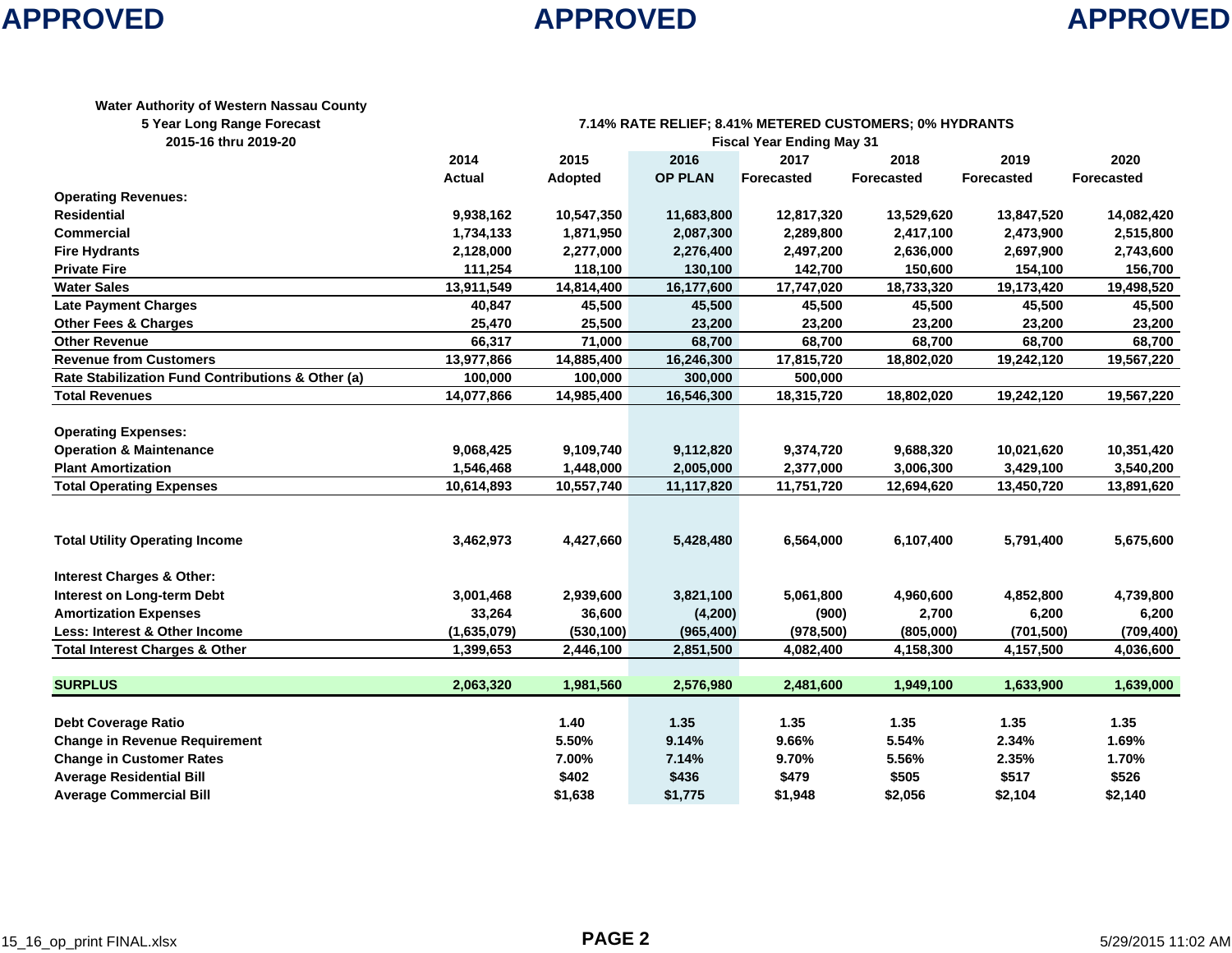#### **APPROVED APPROVED APPROVED**

#### **APPROVED**

#### **Water Authority of Western Nassau County 2015-16 thru 2019-20 Operation & Maintenance Expense**

|                                                 | <b>Fiscal Year Ending May 31</b> |             |             |             |             |             |             |
|-------------------------------------------------|----------------------------------|-------------|-------------|-------------|-------------|-------------|-------------|
|                                                 | 2014                             | 2015        | 2016        | 2017        | 2018        | 2019        | 2020        |
|                                                 | <b>Actual</b>                    | Op Plan OLD | Op Plan NEW | Projected   | Projected   | Projected   | Projected   |
| <b>Summary by Functional Cost:</b>              |                                  |             |             |             |             |             |             |
| <b>Supervisory Salaries</b>                     | \$1,064,765                      | \$1,151,370 | \$1,248,660 | \$1,276,660 | \$1,305,260 | \$1,334,660 | \$1,364,660 |
| <b>Non Supervisory Salaries</b>                 | 2,169,581                        | 2,062,510   | 2,135,930   | 2,183,930   | 2,233,030   | 2,283,330   | 2,334,730   |
| <b>Payroll Overheads</b>                        | 1,811,458                        | 1,853,420   | 1,979,630   | 2,081,130   | 2,188,030   | 2,300,430   | 2,418,730   |
| <b>Purchased Power</b>                          | 1,500,495                        | 1,497,100   | 1,440,100   | 1,483,300   | 1,527,800   | 1,573,600   | 1,620,800   |
| <b>Chemicals</b>                                | 302,567                          | 256,000     | 221,000     | 227,600     | 234,400     | 241,400     | 248,600     |
| <b>Insurance Costs</b>                          | 280,728                          | 298,880     | 299,750     | 308,750     | 318,050     | 327,550     | 337,350     |
| <b>Central Operations Office:</b>               | 528,992                          | 152,250     | 160,200     | 170,000     | 175,000     | 180,100     | 185,500     |
| <b>Special Services:</b>                        |                                  |             |             |             |             |             |             |
| <b>Engineering Services</b>                     | 11,636                           | 20,000      | 20,000      | 20,600      | 21,800      | 23,100      | 24,500      |
| <b>Customer Outreach &amp; Education</b>        | 15,769                           | 15,000      | 15,100      | 15,400      | 15,700      | 16,000      | 16,300      |
| <b>Legal Services</b>                           | 135,749                          | 135,000     | 125,000     | 128,800     | 135,200     | 142,000     | 149,100     |
| <b>Union Contract Negotiations</b>              |                                  | 50,000      | 10,000      | (14, 700)   | (15, 400)   | (16, 200)   | (17,000)    |
| <b>Audit Fees</b>                               | 35,900                           | 36,700      | 36,700      | 30,300      | 31,200      | 40,100      | 33,300      |
| <b>Uncollectibles</b>                           | 18,086                           | 14,100      | 15,800      | 15,800      | 15,800      | 15,800      | 15,800      |
| <b>Materials</b>                                | 78,408                           | 26,800      | 45,700      | 47,100      | 48,500      | 50,000      | 51,500      |
| <b>Clearing Accounts:</b>                       |                                  |             |             |             |             |             |             |
| <b>Laboratory Charges</b>                       | 96,455                           | 131,000     | 106,000     | 111,300     | 116,900     | 122,700     | 128,800     |
| <b>Tools &amp; Equipment including Uniforms</b> | 52,955                           | 44,580      | 82,340      | 84,840      | 87,340      | 90,040      | 92,740      |
| <b>Transportation Costs</b>                     | 245,658                          | 323,460     | 305,220     | 307,920     | 321,620     | 335,820     | 350,520     |
| <b>Information Systems</b>                      | 191,655                          | 186,500     | 232,700     | 239,700     | 246,900     | 254,300     | 262,000     |
| <b>General Office Supplies &amp; Expenses</b>   | 125,056                          | 107,000     | 128,800     | 132,600     | 136,600     | 140,700     | 144,900     |
| <b>Administrative</b>                           | 18,846                           | 39,590      | 40,770      | 42,070      | 43,370      | 44,770      | 46,170      |
| <b>Training &amp; Education</b>                 | 717                              | 22,680      | 23,990      | 24,690      | 25,490      | 26,290      | 27,090      |
| <b>Contractors:</b>                             |                                  |             |             |             |             |             |             |
| <b>Well &amp; Pump Overhauls</b>                | 22,471                           | 87,700      | 84,850      | 89,050      | 93,550      | 98,250      | 103,150     |
| <b>Snow Removal &amp; Ground Maintenance</b>    | 82,933                           | 14,570      | 11,070      | 11,470      | 11,870      | 12,270      | 12,670      |
| <b>Structures &amp; Improvements</b>            |                                  | 258,750     | 9,250       | 9,550       | 10,150      | 10,750      | 11,350      |
| <b>Water Treatment</b>                          | 14,584                           | 17,050      | 16,400      | 17,200      | 18,100      | 19,000      | 20,000      |
| <b>Mains, Services &amp; Hydrants</b>           | 81,322                           | 61,640      | 59,000      | 62,000      | 65,100      | 68,400      | 71,800      |
| <b>Paving Contractors</b>                       | 45,458                           | 53,400      | 53,400      | 56,100      | 58,900      | 61,800      | 64,900      |
| <b>Billing, Inserting &amp; Mailing</b>         | 67,428                           | 64,090      | 67,180      | 69,180      | 71,280      | 73,380      | 75,580      |
| <b>Production Miscellaneous</b>                 | 28,818                           | 35,700      | 44,500      | 45,900      | 47,300      | 48,700      | 50,200      |
| <b>T &amp; D Miscellaneous</b>                  | 13,938                           | 63,000      | 67,000      | 68,900      | 71,000      | 73,200      | 75,400      |
| <b>Customer Service Miscellaneous</b>           | 25,997                           | 29,900      | 26,780      | 27,580      | 28,480      | 29,380      | 30,280      |
| <b>Total Summary by Functional Cost</b>         | 9,068,425                        | 9,109,740   | 9,112,820   | 9,374,720   | 9,688,320   | 10,021,620  | 10,351,420  |